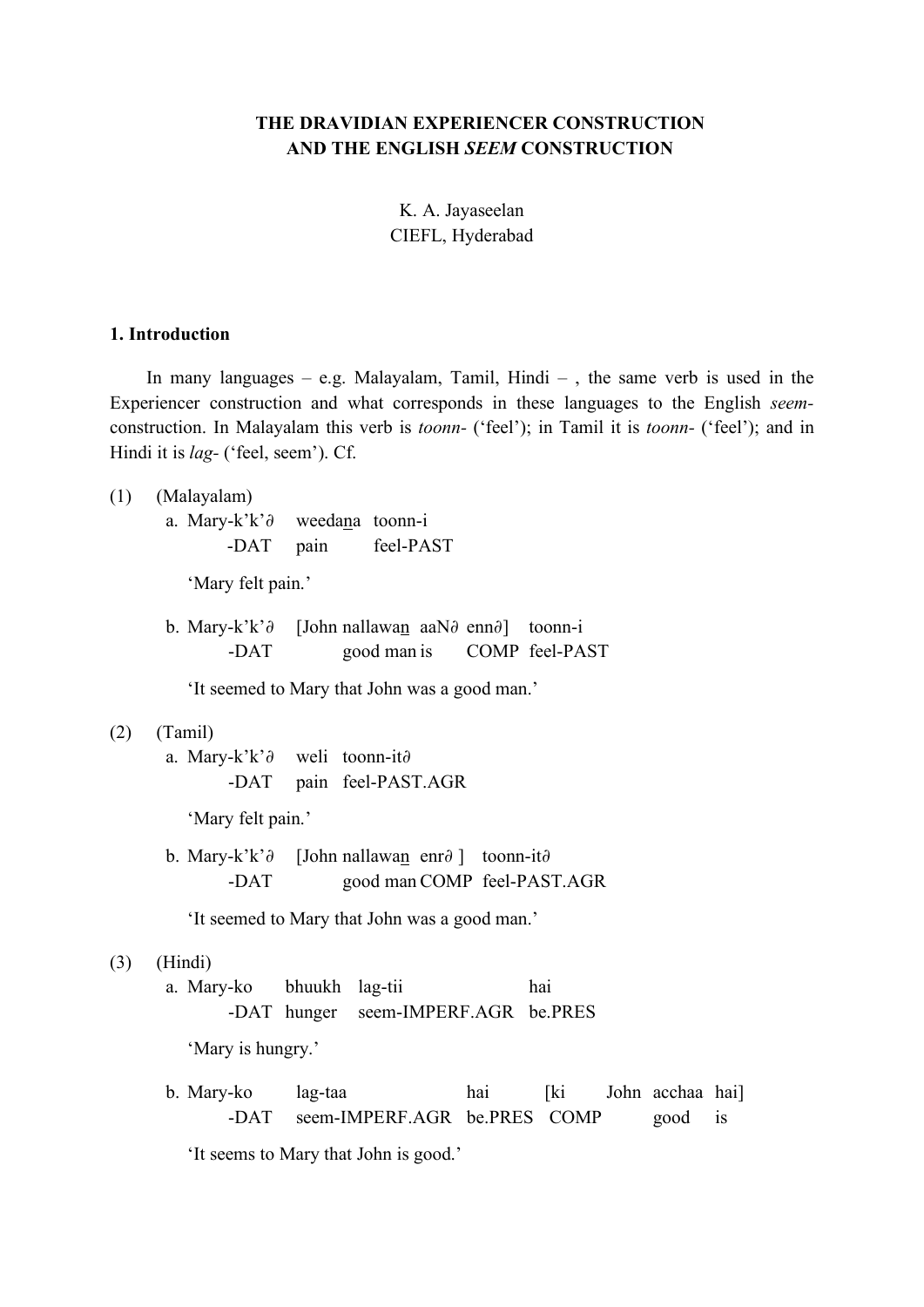In discussions of the *seem-*construction in English, the '(to) NP' constituent has in fact been referred to as the Experiencer argument.

The point of saying this is that probably we have the same structure in the two constructions; or in other words, that they are the same construction. If we decide (then) to apply what we know about the Experiencer construction of Indian languages to the derivation of the *seem-*construction of English, we get an interesting result: in a sentence like (4), 'Mary' (the Experiencer) originates within the complement of *seem*:

(4) John seems to Mary to be nice.

This is a departure from most current analyses which analyze 'John to be nice' as a complement of 'seem' but generate 'to Mary' outside that complement.<sup>1</sup>

Let us now see in detail how we obtain the above-mentioned result.

# **2. An Analysis of the Experiencer Construction**

Kayne (1993), echoing an earlier analysis of the Hungarian possessive construction in Szabolcsi (1983), proposed that the English possessive construction – or the possessive construction universally – has an underlying representation like (5):

(5) … BE  $[pP \text{ Spec } D/P_e^0 \text{ [DP}_{poss } [AGR^0 \text{ QP/NP ]}]]$ 

There is an abstract verb 'BE', which takes a single complement. This complement is a DP, headed by what Kayne (for reasons that we need not go into) claims to be a "prepositional determiner" D/P; all we need to know about this element is that it assigns dative Case to an NP in its Spec position. Thus in Hungarian, the possessive DP surfaces with a dative Case: 'To John is a sister'. In Dravidian too, the possessor has dative Case, cf.:

(6) John-in∂ oru kuTTi uND∂ -DAT one child is 'John has a child.' (Lit. 'To John is a child.')

However English has lost the dative Case; what happens in English (says Kayne) is that the Case-assigner (D/P) adjoins to the verb BE and is realized as 'have':

(7)  $D/P + BE \rightarrow have^2$ 

l

<sup>1</sup> Chomsky (1995: 305) analyzes 'to NP' as an optional second argument of *seem*; but this again is different from our analysis which claims that *seem* has only one argument, and that the experiencer NP originates within that argument.

<sup>&</sup>lt;sup>2</sup> The idea that 'have' is an underlying 'be' into which a preposition has been incorporated, is originally due to Freeze (1992).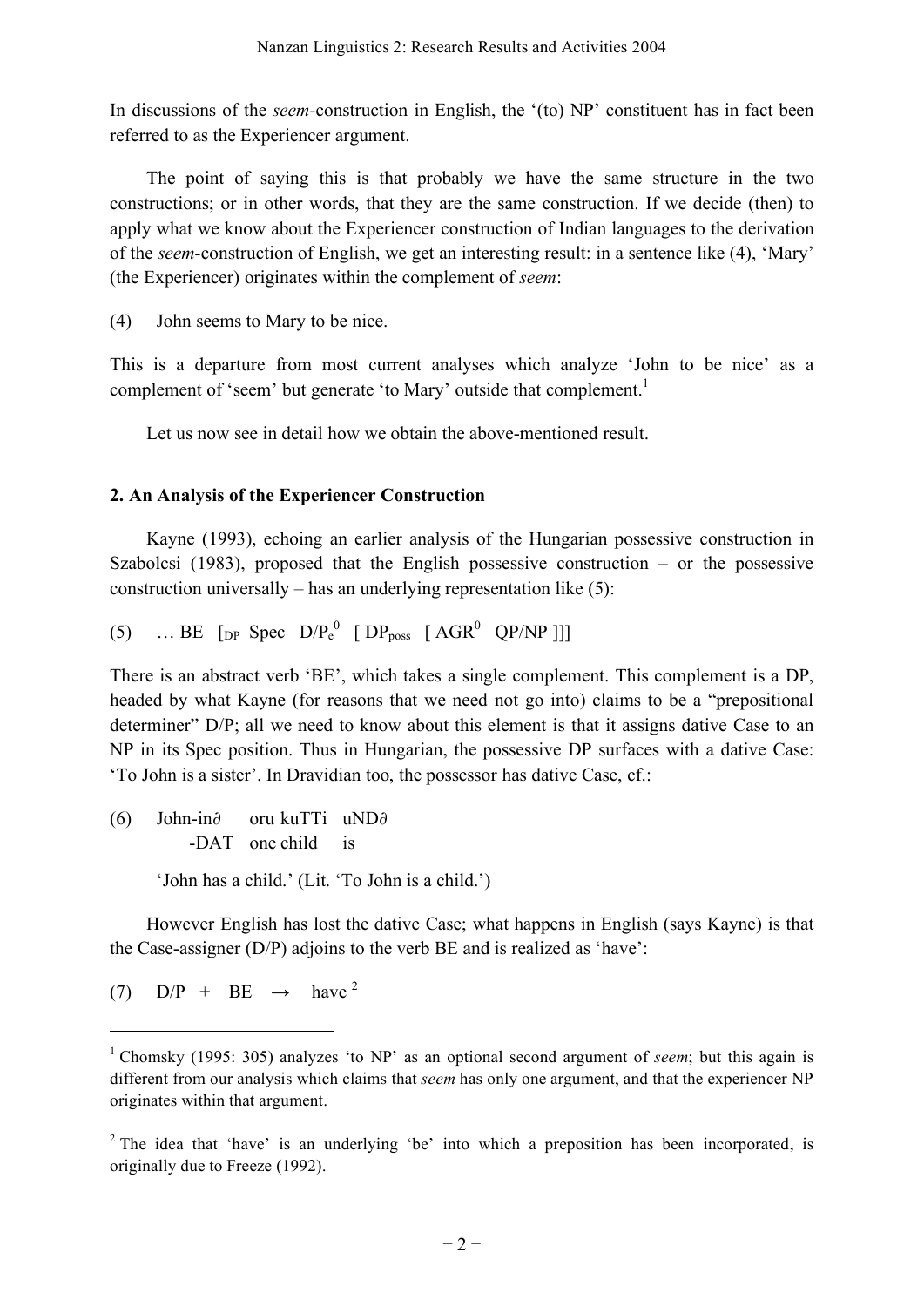The possessor now moves to the subject position where it gets nominative Case; so we have a sentence like 'John has a child.'

In Amritavalli  $\&$  Jayaseelan (2003), we proposed certain modifications to the structure shown in (5). We claimed that the complement of BE was a Case Phrase (KP), not a DP. In fact, the claim was that universally, the copula selected only a Case Phrase as its complement. Also, in the spirit of distributed morphology, we assumed that there was no such operation as Case "assignment"; a KP was headed by a Case morpheme, and an NP (or DP) got Case by moving into the Spec of this Case morpheme.<sup>3</sup>

In (5), the Possessor and the Possessee are shown (respectively) in the Spec and complement positions of  $AGR<sup>0</sup>$ . Instead, we suggested that the two arguments were related simply by an abstract head signifying 'relation', which we represented as 'P'. The structure we proposed was  $(8)$ :<sup>4</sup>

(8) BE  $\begin{bmatrix} KP \end{bmatrix}$  Spec  $K_{dat}^{0}$  [PP DP<sub>possessor</sub>  $\begin{bmatrix} P^0 \end{bmatrix}$  NP<sub>possessee</sub> ]]

The order of the Possessor and the Possessee may actually be freely variable, the more referential phrase being always interpreted as the Possessor. Thus (8) may have a variant (9):

(9) BE  $\begin{bmatrix}K_P \text{Spec } K_{\text{dat}}^0 & \begin{bmatrix}P & NP_{\text{possesse }} P^0 & DP_{\text{possessor }}\end{bmatrix}\end{bmatrix}$ 

At the point of the derivation where  $K_{dat}$  has been merged to PP, we assume that  $DP_{possessor}$ moves into Spec, KP and gets dative Case:

$$
(10) \quad [ \text{kp} \quad \text{Spec} \quad K_{\text{dat}}^0 \quad [ \text{pp} \quad \text{NP}_{\text{possesse}} \quad [ \quad P^0 \quad \text{DP}_{\text{possessor}} \quad ] ] ]
$$

l

The derivation now proceeds with the merger of  $BE$  and Infl. The  $NP<sub>possesse</sub>$  gets the nominative Case associated with  $T^0$  (possibly by means of a probe, see fn. 3). BE needs to pick up its inflection; in order to enable this, first the complement of BE moves to the left of BE (11), and then 'complement + BE' moves to the left of Infl (12):

(11) 
$$
\begin{bmatrix} x^p & X^0 \ [v^p \ B E \ [k^p \ D P_{\text{possessor}(i)} \ K^0 \ [p^p \ N P_{\text{possesse}} \ P^0 \ t_i]] \end{bmatrix}
$$
]]\n(12) 
$$
\begin{bmatrix} 1^p & \begin{bmatrix} x^p & [x^p(i) \ D P_{\text{possessor}(i)} \ K^0 \ [p^p \ N P_{\text{possesse}} \ P^0 \ t_i]] \end{bmatrix} \ X^0 \ [v^p \ B E \ t_j]] \end{bmatrix}
$$

 $3$  The nominative Case, where there is no overt Case morpheme, may be differently realized – possibly by means of a probe, without actual movement into the Spec of a KP.

<sup>&</sup>lt;sup>4</sup> The reader must see Amritavalli & Jayaseelan (2003) for a fuller discussion of this structure. It is suggested there that there might an optional DP and AGRP between the KP and the PP shown in (8), in a language like Hungarian.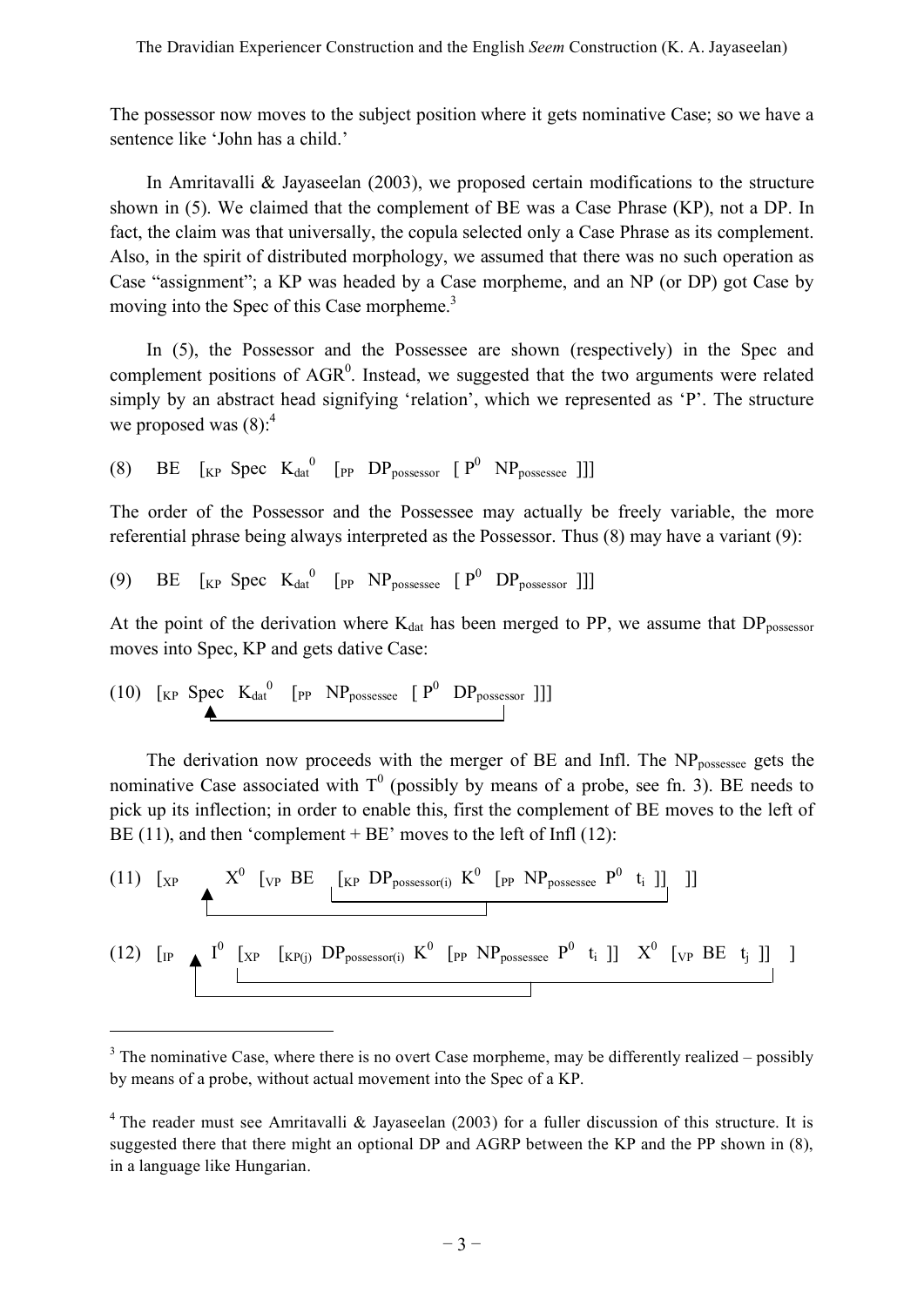The resulting structure (13) has the right word order for SOV languages like Dravidian; cf. a sentence like  $(14)$ :

- (13)  $\left[\chi_{P(k)}\right]$   $\left[\chi_{P(j)}\right]$   $DP_{possessor(i)}$   $K^0$   $\left[\text{p}_P$   $NP_{possesse}$   $P^0$   $t_i$  ]]  $X^0$   $\left[\text{v}_P$   $BE$   $t_j$  ]]  $I^0$   $t_k$
- (14) John-in∂ paNam uND∂ -DAT money be.PRES

'John has money.'

In Amritavalli & Jayaseelan (2003) we suggested that the experiencer construction has the same structure as the possessor construction. Thus (15) would be the structure of an experiencer sentence like (16):

(15)  $\left[\chi_{P(k)}\right]$   $\left[\chi_{P(j)}\right]$   $DP_{\text{experiment (i)}}$   $K^0$   $\left[\text{p}_P$   $NP_{\text{experiment (i)}}$   $P^0$   $t_i$   $\left[\right]$   $X^0$   $\left[\text{v}_P$   $BE$   $t_j$   $\right]$   $I^0$   $t_k$ 

(16) John-in∂ talaweedana uND∂ -DAT headache be.PRES

'John has a headache.'

### **3. Extending the Analysis to the** *Seem* **Construction**

With this background, let us examine the *seem*-construction in Dravidian and in English. The Malayalam verb *toonn-* ('feel') and the English verb *seem*, we assume, take a single complement which is a KP – exactly like the copula in the Possessor or Experiencer construction we illustrated earlier, cf. (9). Let us represent the underlying structure of a sentence with *seem* as (17):

(17) seem  $\begin{bmatrix} K_P & K_{dat}^0 \end{bmatrix}$  [PP CP/IP<sub>experience</sub>  $\begin{bmatrix} P^0 & DP_{experiencer} \end{bmatrix}$ ]]

Note that the Experience theta-role, which was assigned to an NP in (15), is borne here by a CP or IP. Taking 'Mary' to be the Experiencer, and 'that John is nice' as the Experience, we can instantiate (17) as (18):

(18) seem  $\begin{bmatrix} K_P & K_{dat}^0 \end{bmatrix}$  [<sub>PP</sub> that John is nice  $\begin{bmatrix} P^0 & Mary \end{bmatrix}$ ]]

In the Malayalam case, the Experiencer moves into the Spec of  $K_{dat}^0$  and gets dative Case. But in English the dative Case has (for historical reasons) become either defunct or very 'weak'; it can no longer "assign" a Case, i.e. attract an element into its Spec position. The language has developed an alternative strategy for Case-marking that involves prepositions. If we go along with the Kayne proposal (1999, 2003) that Prepositions – along with a "paired"  $KP$  – are merged above VP and attract a DP to Spec, KP, then in the present case, 'to' is merged above the VP headed by 'seem' and it attracts 'Mary' from within the complement of 'seem' to a Case position below it: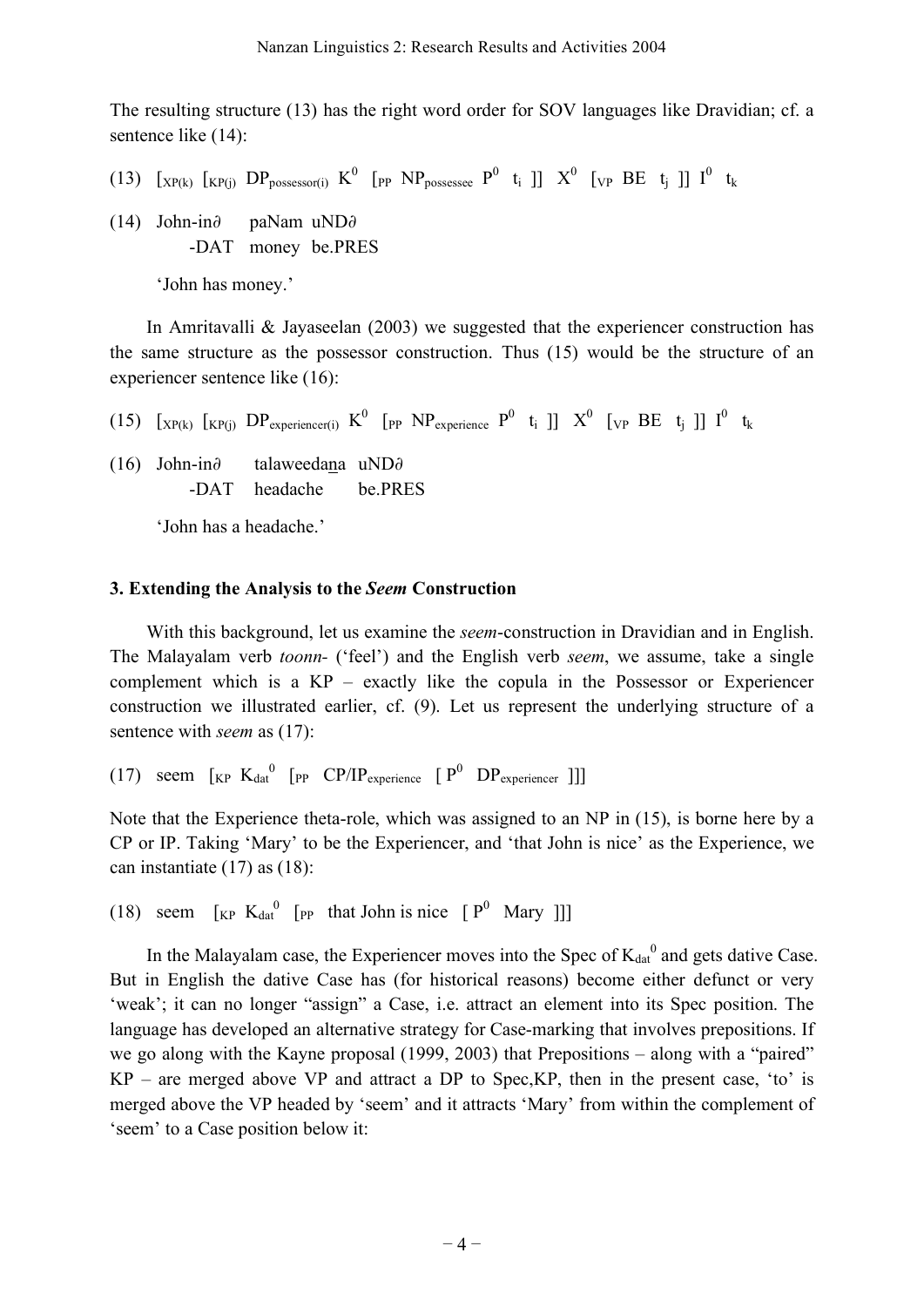(19) [PP to  $\begin{bmatrix} \text{KP} & \text{Mary}_i \end{bmatrix}$   $K^0$  [vp seem  $\begin{bmatrix} K^p & K_{dat} \end{bmatrix}$  [PP that John is nice  $\begin{bmatrix} P^0 & t_i \end{bmatrix}$ ]]]]]

Now, since 'seem' must get rid of all material to its right if it is to take inflection, its complement KP moves to the Spec of a null head  $X^0$  above PP (20); after which Infl is merged and the VP – now containing only 'seem' as lexical material – moves into Spec,Infl (21):

- (20) [ $_{XP}$  [ $_{KP(j)}$  K<sub>dat</sub><sup>0</sup> [ $_{PP}$  that John is nice [ $P^0$  t<sub>i</sub>]]]  $X^0$  [ $_{PP}$  to [ $_{KP}$  Mary<sub>i</sub> K<sup>0</sup>  $[vP]$  seem  $t_i$  ]]]]
- (21) [IP [VP(k) seem t<sub>j</sub> ]  $I^0$  [XP [KP(j)  $K_{dat}^{0}$  [PP that John is nice [ P<sup>0</sup> t<sub>i</sub> ]]]  $X^0$ [PP to  $\begin{bmatrix} K_P \end{bmatrix}$  Mary<sub>i</sub>  $K^0$  t<sub>k</sub> ]]]]

With the insertion of pleonastic 'it' in the matrix subject position (which must be the Spec of a higher head, possibly  $Topic<sup>0</sup>$ , we derive the sentence:

(22) It seems that John is nice, to Mary.

It will be recalled that the two phrases related by the  $P^0$  signifying 'relation' – Possessor and Possessee, or Experiencer and Experience – can be in either order, cf.  $(8)$  and  $(9)$ . Suppose now we start the derivation with the other order; i.e. suppose we have (23) in the place of (18):

(23) seem  $\begin{bmatrix}K_P & K_{dat}^0 & [P_P & Mary \ [P^0 & that John is nice \end{bmatrix}$ 

Suppose (again) we move out – at this stage – the CP argument to the Spec of a null head  $X^0$ (24), and then merge the Preposition and its paired KP above the resulting structure (25):

- (24) [ $_{XP}$  [ $_{CP(i)}$  that John is nice ]  $X^0$  [ $_{VP}$  seem [ $_{KP}$  K<sub>dat</sub><sup>0</sup> [ $_{PP}$  Mary [  $P^0$  t<sub>i</sub> ]]]]]
- (25) [PP to  $\begin{bmatrix}K \\ kP\end{bmatrix}$  Mary<sub>j</sub> K<sup>0</sup> [ $\begin{bmatrix}X \\ YP\end{bmatrix}$  [ $\begin{bmatrix}C \\ P(i)\end{bmatrix}$  that John is nice ]  $X^0$  [ $\begin{bmatrix}V \\ YP\end{bmatrix}$  seem  $\begin{bmatrix}K \\ K\end{bmatrix}$   $\begin{bmatrix}K \\ YP\end{bmatrix}$  $[p_{P} \ t_{i} \ \lceil \ P^{0} \ t_{i} \ \lceil \ \lceil \}$

If we now merge Infl and move the VP to the Spec of Infl:

(26) [IP [VP(k) seem [KP  $K_{dat}^{0}$  [PP t<sub>j</sub> [  $P^0$  t<sub>i</sub> ]]]]  $I^0$  [PP to [KP Mary<sub>j</sub>  $K^0$  $\begin{bmatrix} \n\chi_{\text{P}} & \n\chi_{\text{P}} & \n\chi_{\text{P}} & \n\chi_{\text{P}} & \n\chi_{\text{P}} & \n\chi_{\text{P}} & \n\chi_{\text{P}} & \n\chi_{\text{P}} & \n\chi_{\text{P}} & \n\chi_{\text{P}} & \n\chi_{\text{P}} & \n\chi_{\text{P}} & \n\chi_{\text{P}} & \n\chi_{\text{P}} & \n\chi_{\text{P}} & \n\chi_{\text{P}} & \n\chi_{\text{P}} & \n\chi_{\text{P}} & \n\chi_{\text{P}} & \n\chi_{$ 

we should derive – after insertion of 'it' in the subject position – the alternative order of  $(22)$ , namely (27):

(27) It seems to Mary that John is nice.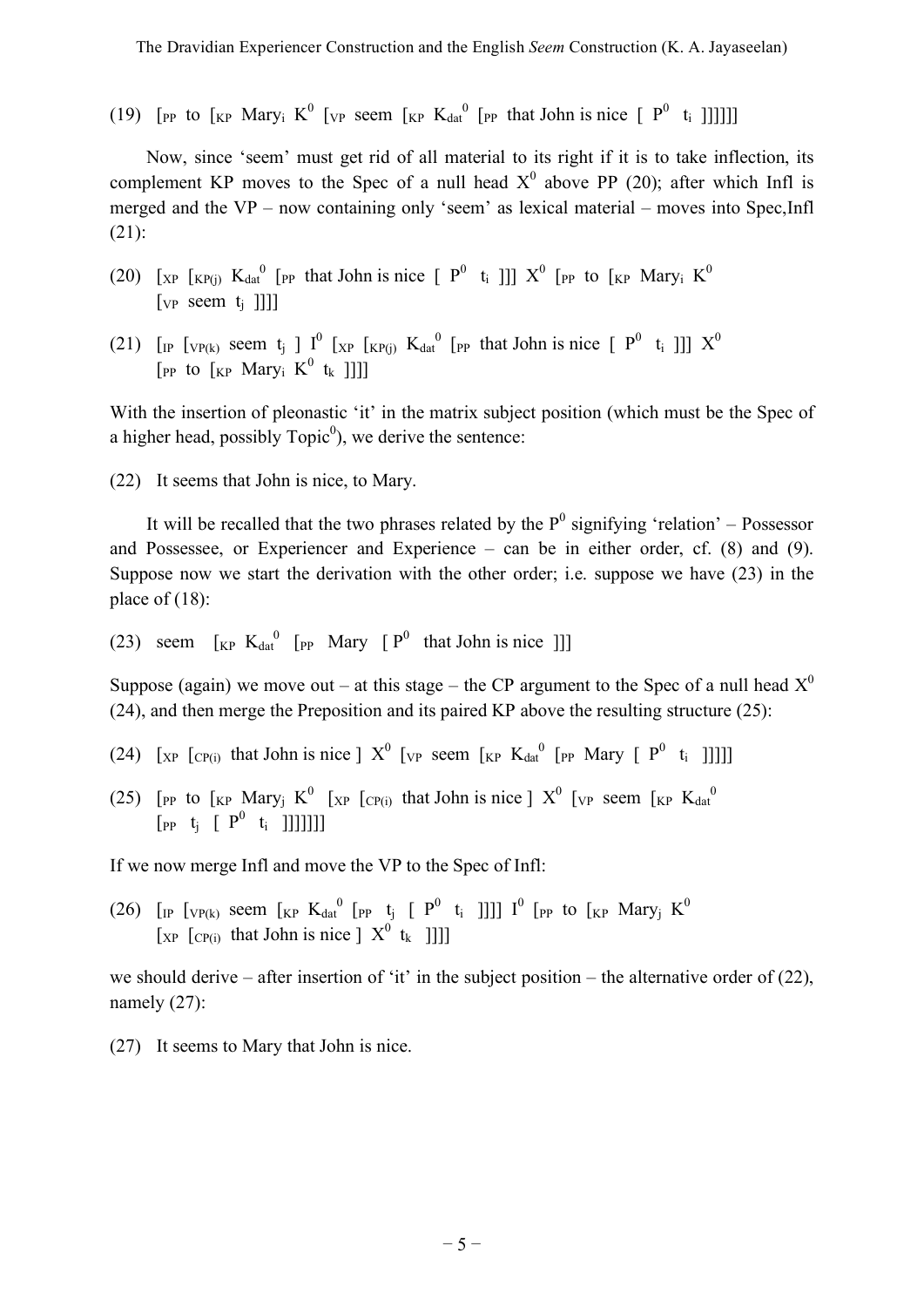## **4. Raising and a Minimality Violation: Exploring a Solution**

The sentences we derived, (22) and (27), do not involve Raising. But if the Experiencer argument is instantiated by an infinitival IP, we get Raising:

(28) John seems to Mary to be nice.

Let us assume that at a certain stage of the derivation of this sentence we have the structure  $(29)$  – which is fully parallel to  $(26)$  but for the difference that we have an infinitival IP (instead of CP) as the Experience argument:

(29) [IP  $[VP(K)$  seem  $[KP K_{dat}^{0} [PP t_j [P^0 t_i ]]]] I^{0} [PP t_0 [KP Mary_j K^{0}]$  $\begin{bmatrix} x_P & \text{[p(i)]} \\ \text{John} & \text{To} \end{bmatrix}$  Define  $\begin{bmatrix} X^0 & t_k \\ \text{I} & \text{O} \end{bmatrix}$ 

The lexical string that we have generated in (29) is 'seems to Mary John to be nice'. In order to derive (28), we need to raise 'John' to the subject position of the matrix clause. This movement will have to cross the Experiencer argument 'Mary'.

As is well-known, this movement is problematic because it appears to violate Minimality; for there is convincing evidence that the Experiencer argument c-commands all the material to its right in the complement of 'seem' (see Chomsky 1995: 304ff.; also, the Kaynian way of generating PPs predicts this c-command relation).

There have been a number of proposals about how to get around this problem. In a recent proposal, Collins (2003) offers a solution in terms of a notion of "smuggling". The steps of his derivation can be summarized as follows:

- (30) (i)  $\lceil v \rceil$  John<sub>i</sub> seem  $\lceil \rceil p \rceil t_i$  to be nice  $\lceil \rceil$  (by Raising)
	- (ii)  $[x_{P}$   $[y_{P(j)}]$  t<sub>i</sub> to be nice  $[y_{P}(X)]$   $[y_{P}(Y_{P(k)})]$  [v<sub>P</sub> John<sub>i</sub> seem t<sub>i</sub> ]]] (by Extraposition of IP)
	- (iii)[ $_{\text{Apply}}$  [to Mary]  $\left[ \begin{array}{cc} \text{Apply} & \text{Apply} \\ \text{Apply} & \text{Apply} \end{array} \right]$  [ $_{\text{NP}}$ ]  $\left[ \begin{array}{cc} \text{Input} & \text{by} \\ \text{Input} & \text{by} \end{array} \right]$  [ $_{\text{Y}}$   $\times$   $\mathcal{X}^0$  [ $_{\text{VP}}$  John<sub>i</sub> seem t<sub>i</sub> ]]]]] (by Merge of Applicative Phrase)
	- (iv)  $\begin{bmatrix} v_P \end{bmatrix}$   $\begin{bmatrix} v_{P(k)} \end{bmatrix}$  John<sub>i</sub> seem t<sub>i</sub>  $\begin{bmatrix} v' & v \end{bmatrix}$   $\begin{bmatrix} \begin{bmatrix} \text{Appl} \end{bmatrix}$   $\begin{bmatrix} \begin{bmatrix} \text{Appl} \end{bmatrix}$   $\begin{bmatrix} \text{Appl} \end{bmatrix}$   $\begin{bmatrix} \begin{bmatrix} \text{xp} \end{bmatrix}$   $\begin{bmatrix} \begin{bmatrix} \text{xp} \end{bmatrix} \end{bmatrix}$  ti to be nice  $\left[\begin{array}{cc} x & X^0 & t_k \end{array}\right]$ ]]]]] (by Merge of v, and Remnant Movement of VP to Spec, vP)
	- (v)  $\lbrack$  [IP John<sub>i</sub>  $\lbrack$  [ $\lbrack$ <sup>0</sup>  $\lbrack$   $\lbrack$   $\vee$   $\lbrack$   $\vee$  [ $\lbrack$   $\vee$   $\lbrack$   $\rbrack$   $\lbrack$   $\vee$   $\lbrack$   $\vee$   $\lbrack$   $\rbrack$   $\lbrack$   $\rbrack$   $\lbrack$   $\vee$   $\lbrack$   $\rbrack$   $\rbrack$   $\lbrack$   $\rbrack$   $\rbrack$   $\rbrack$   $\rbrack$   $\rbrack$  $[xP \ [IP(i)] \ t_i$  to be nice  $] [x \ X^0 \ t_k ]]]]]]]]$  (by Merge of Infl, and Raising (of 'John') to Spec,IP)

The interesting step is (iv), the Remnant Movement of VP, in which 'John', being inside the VP, is "smuggled" across the Experiencer argument.

Observe that Collins does not generate the Experiencer argument 'Mary' inside the complement of 'seem'; it is part of an Applicative Phrase merged later, see (iii). But if the underlying structure we motivated were to be adopted, the raising of 'John' to Spec of 'seem' (as in (i)) is not straightforward; cf.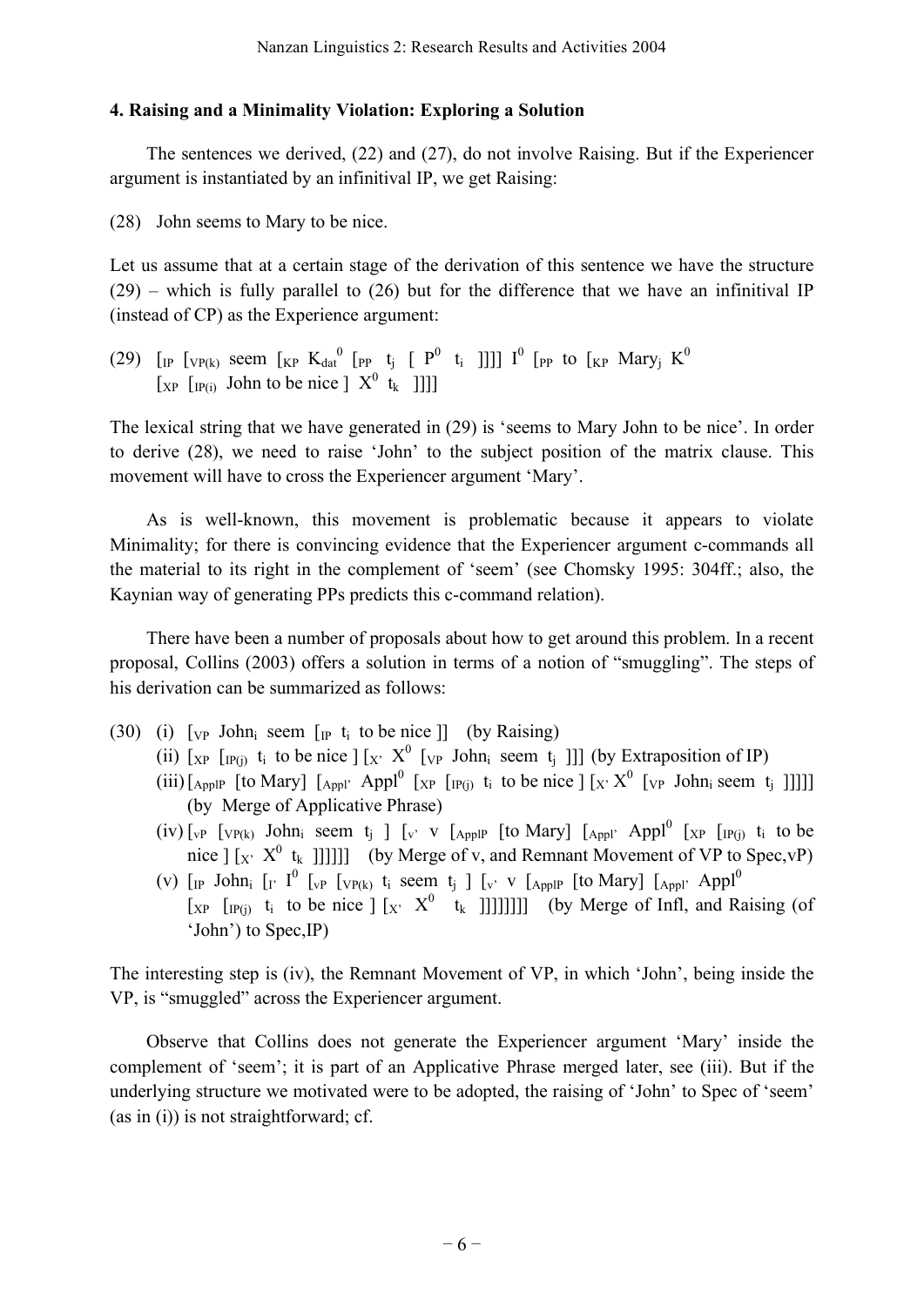(31) [VP 
$$
\xrightarrow{\text{seem [kP K}^0 \text{ [PP } \text{Mary } [ P^0 \text{ [IP } \text{John to be nice ]]]]]}
$$

This movement would encounter the same Minimality problem that we are trying to avoid. If we adopt the alternative order for the arguments of the PP:

(32)  $\begin{bmatrix} \n\text{V}_P \quad \text{seem} \quad [\text{KP} \quad \text{K}^0 \quad [\text{PP} \quad [\text{IP} \quad \text{John to be nice}] \quad [\quad P^0 \quad \text{Mary} \quad ] ] ] ]\n\end{bmatrix}$ 

the movement in question would still be difficult, because 'John' is now the Specifier of a Specifier. (I.e., it is not on the line of complementation.) Also note that 'seem' is a bare verb and has no EPP feature; therefore it ought not to be able to attract a DP to its Spec position.

Let us (however) adopt Collins's essential idea, that it is remnant movement that is responsible for the avoidance of a minimality violation here; and let us try a different execution. Let us note that remnant movement is always from the bottom of the tree and targets the top of the tree. Let us explore the possibility that many movements which are currently taken to be NP movements may actually involve remnant movement. (Thus Collins (*op. cit.*) suggests the use of remnant movement in the derivation of the passive.) Consider the clause-internal movement of the subject NP from vP to Spec,IP. The subject NP or external argument (we assume) is merged in the Spec of an abstract head  $v^0$ , also called Voice<sup>0</sup> (Pylkkänen 2002). Let us suggest that there is a position above vP or VoiceP which is analogous to the position occupied by a 'verb modifier' (VM) in Hungarian (see Koopman & Szabolcsi 2000, Brody 1990). Possibly this position is universal, and it is obligatorily filled (like in Hungarian). In English (let us say) this position is filled by the movement of VP, as shown below:<sup>5</sup>

$$
(33) [XP \t X0 [voiceP NPsubject Voice0 [vp v .......]
$$
 ]

l

It would then be from the clause-final position that the subject NP (strictly, the remnant '[VoiceP NP<sub>subject</sub> Voice<sup>0</sup> t<sub>VP</sub>]' ) raises to Spec, IP (or a position immediately below it).

If this is granted, the structure we have in the place of (29) is (34). ((34) differs from (29) only in the structure of the embedded IP.)

(34) [IP  $[VP(k)]$  seem  $[KP K_{dat}^{0} [PP t_j [P^0 t_i ]]]]$   $I^{0}$  [PP to  $[KP \text{ Mary}_j K^{0}]$  $\begin{bmatrix} x_P & \text{[IP(i)} \end{bmatrix}$  to be nice John]  $X^0$  t<sub>k</sub> ]]]]

 $5$  In Hungarian this position is in fact sometimes filled by an infinitival VP (Koopman & Szabolcsi 2000).

The reader may wonder about the adjunction of  $V^0$  to  $v^0$  (which is commonly assumed). Let us say that since  $v^0$  is not an affix in the real sense, this movement is optional or does not exist.